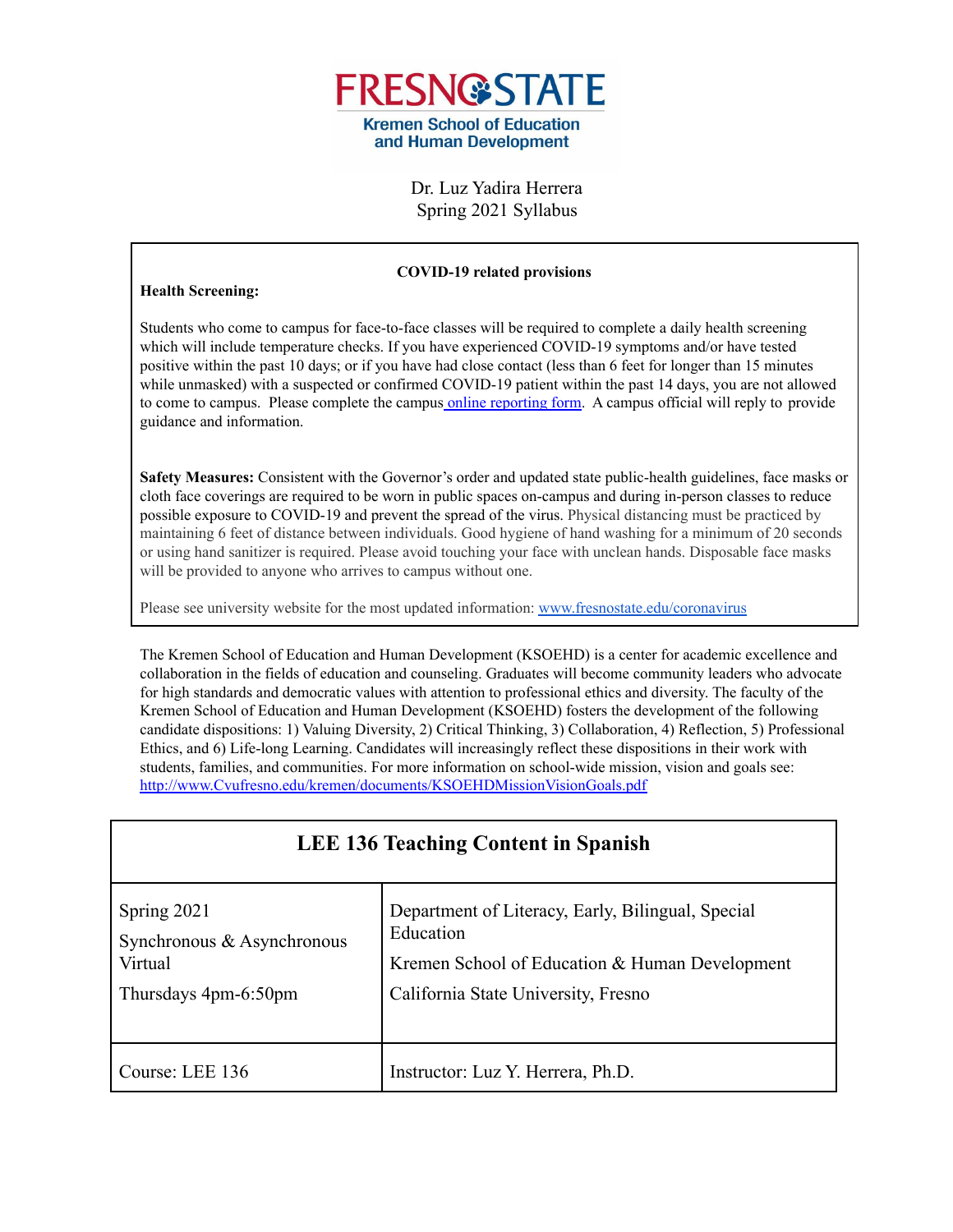| 3 Units                                         | Lherrera@mail.fresnostate.edu                                             |
|-------------------------------------------------|---------------------------------------------------------------------------|
| Website:<br>https://fresnostate.instructure.com | Office Hours:<br>Mondays 5-7pm &<br>Thursdays 1-4:00pm, or by appointment |

# **Course description:**

This course will address: 1) the impact of language and culture on teaching and learning in the elementary school, 2) language acquisition theory, socio-cultural context in teaching and instructional strategies for Emergent Bilinguals in the classroom, and 3) strategies to promote student success, including achievement of Common Core state-adopted content and English Language Development (ELD) standards. The course will also consider the ELD/ELA framework, ELD descriptors adopted by the State of California and Designated and Integrated ELD, 4) how teachers can leverage various language practices of emergent bilinguals.

In addition, teachers will engage in an analysis of biliteracy instructional approaches using bilingual and multicultural children's literature.

# **Required Course Material**

- 1. Paris, D., & Alim, S.H. (2017). *Culturally sustaining pedagogies: Teaching and learning for justice in a changing world.* New York: Teachers College Press.
- 2. Lara, M. (2017). *Toma la palabra: Enlazando la oralidad y la lectoescritura*. Canter Press.
- 3. Howard, E. R., Lindholm-Leary, K. J., Rogers, D., Olague, N., Medina, J., Kennedy, D., Sugarman, J., & Christian, D. (2018). *Guiding Principles for Dual Language Education* (3rd ed.). Washington, DC: Center for Applied Linguistics. **Free digital download** at:

[http://www.cal.org/resource-center/publications/guiding-principles-3rd-edition-pdf-dow](http://www.cal.org/resource-center/publications/guiding-principles-3rd-edition-pdf-download) [nload](http://www.cal.org/resource-center/publications/guiding-principles-3rd-edition-pdf-download)

- 4. Podcasts to be accessed through your preferred podcast App or through the podcast website (look for this icon:  $\bigcirc$  Listen)
- 5. Articles and other texts to be accessed on Canvas.

# **Multiple Subject Program Requirements:**

This course is a required course in Phase 1 of the Multiple Subject Program and for the Bilingual Authorization.

#### **Student Learning Outcomes:**

Students will demonstrate an understanding of the following knowledge and skills areas:

- 1. Instructional delivery and organizational strategies for content area instruction and language arts instruction.
- 2. Primary language and content assessment.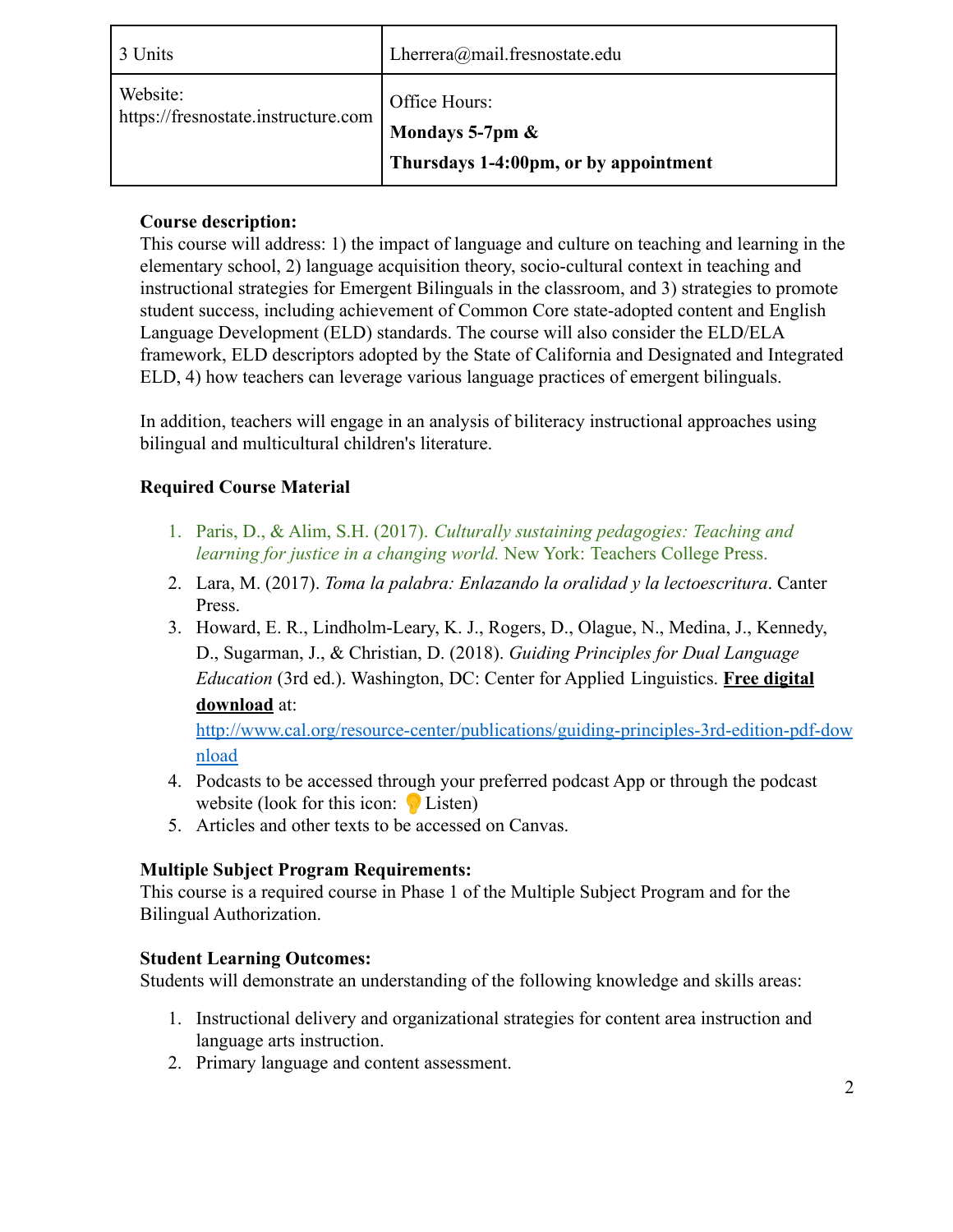- 3. Interconnectedness of language(s) and literacy skills.
- 4. Teaching content in Spanish and building on and using the learners' home and community language practices
- 5. Development of higher-order thinking skills in Spanish.
- 6. Evaluation and use of high quality Spanish-language materials for instruction and assessment.

#### **Primary Learning Outcomes:**

The learning outcomes are aligned with the Standards of Quality and Effectiveness for Professional Teacher Preparation Programs adopted by the California Commission on Teacher Credentialing (CCTC), the Teaching Performance Expectations (TPE), the National Council for Accreditation of Teacher Education (NCATE) Standards, and the KSOEHD Dispositions: Reflection, Critical Thinking, Professional Ethics, Valuing Diversity, Collaboration, and Life-Long Learning.

#### **Topics and Objectives:**

**1) Purpose(s), History(ies) and Cultural Traditions in United States Education TPE 1**: 1.1 [IPA], 1.2 [I], 1.3 [IPA], 1.5 [IPA], **TPE 2**: 2.1 [IPA], 2.2 [IPA], 2.3 [IPA], 2.6 [I], **TPE 3**: 3.2 [IPA]), **TPE 4**: 4.1 [IPA], **TPE 6**: 6.1 [IPA], 6.2 [IPA], 6.4 [I], 6.7 [IPA]; CCTC 3, 9, 10, 12; NCATE 1.4, 1.6

– *Reflection, Critical Thinking, Professional Ethics, Valuing Diversity*) Objectives:

- a) Explore the purposes, roles, and functions of education in American society.
- b) Discuss the historical and cultural traditions of the major cultural and ethnic groups in California society, and examine effective ways to include cultural traditions and community values and resources in the instructional program of a classroom.
- c) Examine one's stated and implied beliefs, attitudes and expectations about diverse students, families, schools and communities, and to apply pedagogical practices that foster high expectations for academic performance from all participants in all contexts.
- d) Understand and apply strategies that contribute to respectful and productive relationships between families and schools.

# **2) Equity and Access**

**TPE 1**: 1.1 [IPA], 1.3 [IPA], 1.4 [IPA], 1.5 [IPA], 1.6 [IPA], **TPE 2**: 2.2 [IPA], 2.3 [IPA]), **TPE 5:** 5.7 [IPA]), TPE 6 (6.1 [IPA], 6.2 [IPA]; CCTC 3, 5, 9; NCATE 1.4, 1.6 – *Reflection,Critical Thinking, Professional Ethics, Valuing Diversity* Objectives:

- a) Examine principles of educational equity and diversity and their implementation in curriculum content and school practices, including equity issues related to class, ethnicity, gender, sex, and race.
- b) Describe the relationship between background characteristics of students and inequities in academic outcomes of schooling.

#### **3) Bias, Racism and Schooling**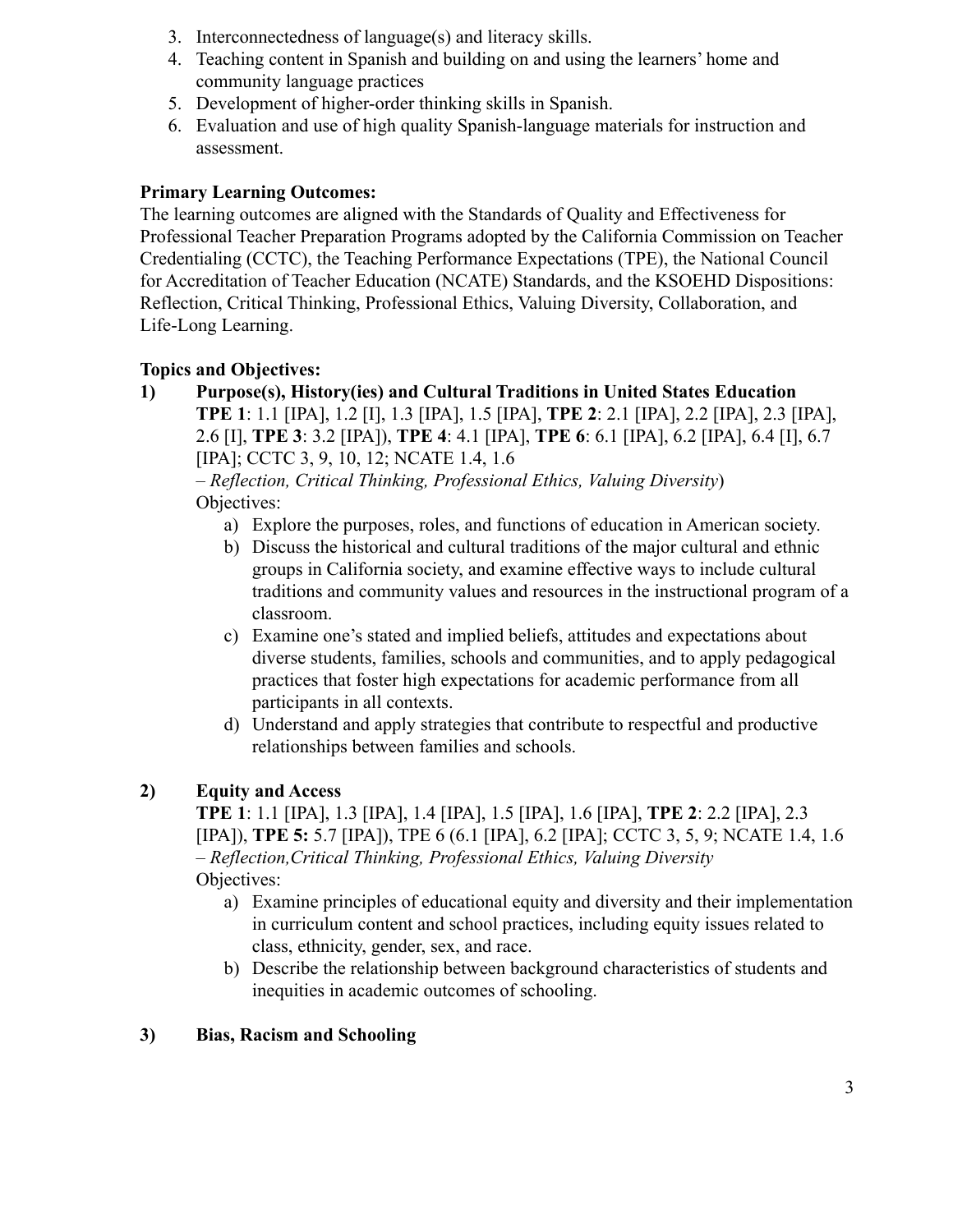**TPE 1**: 1.1 [IPA], 1.3 [IPA], 1.5 [IPA], 1.6 [IPA], **TPE 2**: 2.2 [IPA], 2.3 [IPA], **TPE 5**: 5.7 [IPA], **TPE 6**: 6.2 [IPA], 6.7 [IPA]; CCTC 9; NCATE 1.1, 1.3 – *Critical Thinking, Professional Ethics*

Objectives:

a) Understand and apply major concepts, principles, and values necessary to create and sustain a just, democratic society in a classroom setting.

# **4) Accountability, Standards and Testing**

**TPE 4**: 4.3 [IPA], 4.4 [IPA]; **TPE 5**: 5.1 [IPA]; NCATE 1.7 – *Professional Ethics, Valuing Diversity*

Objectives:

a) Understand the relationship between equity, accountability, standards, and high-stakes testing and the implications for student learning.

# **5) School Law And Policy**

**TPE 6**: 6.5 [IP], 6.6 [IP]; CCTC 10; NCATE 1.1

– *Critical Thinking*

Objectives:

a) Understand relevant state and federal educational laws and policies currently and historically, including those related to English Learners and students' and parents' rights and responsibilities.

# **6) Professional and Ethical Responsibilities**

**TPE 6**: 6.2 [IPA], 6.5 [IP], 6.6 [IP]

Objectives:

a) Understand and meet professional and ethical obligations of teachers.

# **7) Language Acquisition Theory**

**TPE 1**: 1.6 [IPA]; **TPE 3**: 3.5 [IPA]; CCTC 4, 9, 12; NCATE 1.1, 1.3, 1.4 – *Reflection, Critical Thinking, Valuing Diversity*) Objectives:

- a) Demonstrate understanding of adaptations necessary for English Learners at various proficiency levels by observing and reporting on a classroom observation of an ELD lesson.
- b) Make suggestions for improving the lesson observed (in writing.)

# **8) SDAIE Strategies**

**TPE 1**: 1.1 [IPA], 1.6 [IPA], **TPE 3**: 3.5 [IPA]; CCTC 4, 5, 6, 9, 12, 13; NCATE 1.1, 1.3, 1.4

– *Reflection, Critical Thinking, Valuing Diversity* Objectives:

- a) Demonstrate understanding of strategies for making content accessible to English Learners.
- b) Observe and report on a classroom observation of a SDAIE lesson.
- c) Make suggestions for improving the lesson observed.

# **9) Appropriate Assessment Practices for Emergent Bilingual Learners**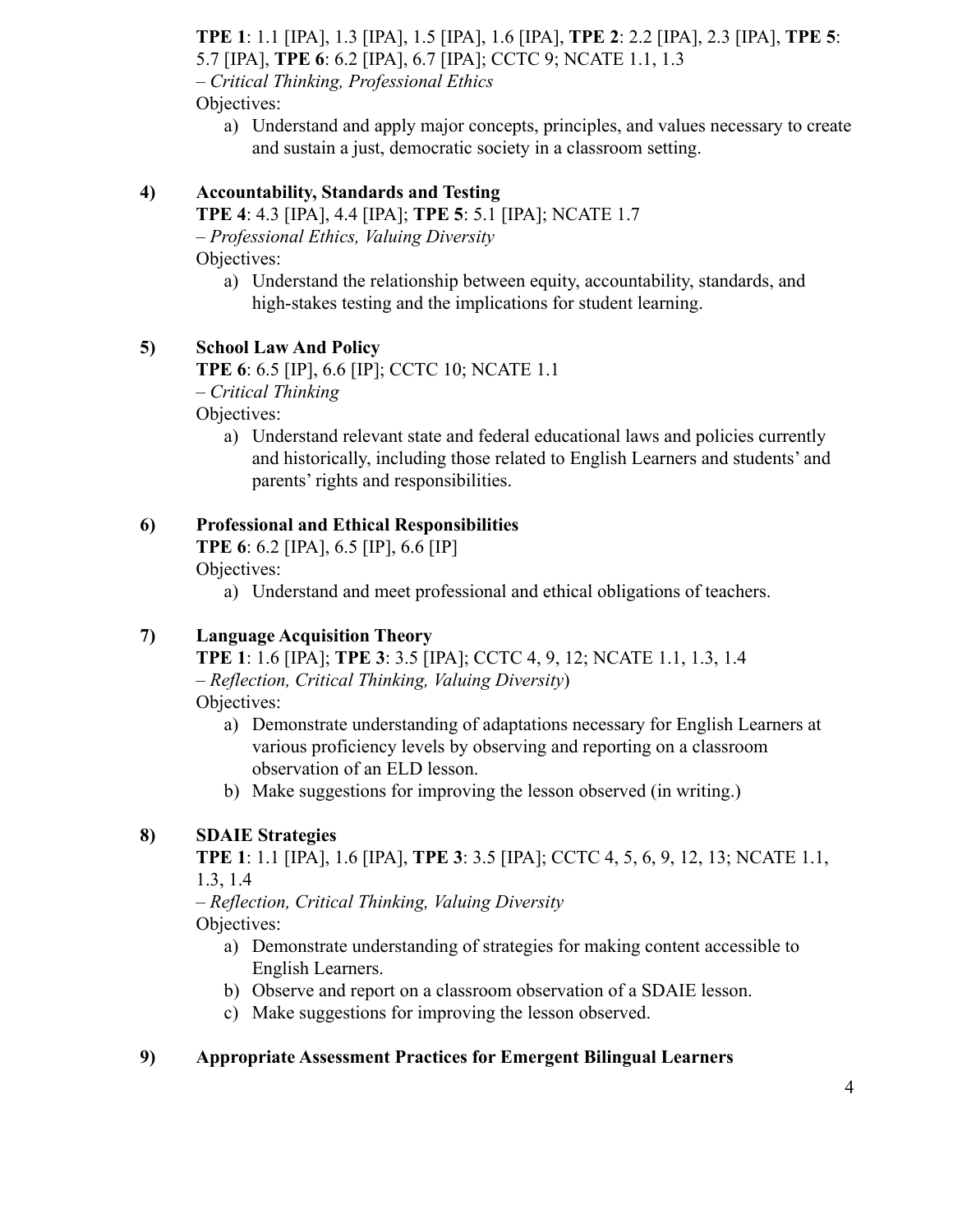**TPE 4**: 4.3 [IPA], 4.4 [IPA], **TPE 5**: 5.1 [IPA], 5.7 [IP]; CCTC 9, 13; NCATE 1.7 – *Reflection, Critical Thinking, Valuing Diversity* Objectives:

- a) Interpreting assessment results
- b) Designing approaches to assessment
- c) Building a sequence of learning based upon students' ELD development levels and content-related assessments.

#### **10) Assessing and Building Background Knowledge**

**TPE 1**: 1.1 [IPA], **TPE 2**: 2.2 [IPA], **TPE 6**: 6.2 [IPA]; CCTC 12, 13; NCATE 1.4, 1.6

– *Collaboration, Valuing Diversity*

Objectives:

- a) Integrating home cultures and values into instruction.
- b) Communicating effectively with families across cultures.

| <b>Course Requirements and Grading Criteria with Due Dates</b>    |                                 |      |  |  |
|-------------------------------------------------------------------|---------------------------------|------|--|--|
| Attendance and Participation                                      | Ongoing                         | 20%  |  |  |
| Autobiografía de mi bilingüismo (narrativa y presentación)        | 11 de febrero                   | 10%  |  |  |
| Literacy, Language, and Culture Story/Project with Focal Student  | 4 de marzo                      | 10%  |  |  |
| Children's Literature Collection in Spanish/Bilingual             | 8 de abril                      | 10%  |  |  |
| Reflections $(2)$ (5% each)                                       | 11 de marzo y<br>de 22 de abril | 10%  |  |  |
| Culturally & Linguistically Sustaining (CLSP) Lesson Plan         | 15 de abril                     | 10%  |  |  |
| Culturally & Linguistically Sustaining (CLSP) Sequence of Lessons | 13 de mayo                      | 30%  |  |  |
|                                                                   | Total                           | 100% |  |  |

| The following grades are used for this course: |                               |  |  |  |  |
|------------------------------------------------|-------------------------------|--|--|--|--|
| $\Delta 100 - 90\%$                            | <b>B</b> 89-80%<br>$C$ 79-70% |  |  |  |  |
| $\ln 69 - 60\%$                                | $\rm F \leq 60\%$             |  |  |  |  |

#### **Attendance and Participation: 20%**

Learning is an interactive process. Attendance and active participation are expected in this course. Students are expected to come to each class prepared with questions/reactions to course materials, engage in discussions about the assigned readings, and actively participate in activities that extend the learning.

Please notify me via email if you will be absent. Families and children are welcome on Zoom!

# **Autobiografía de mi bilingüismo (narrativa y presentación): 10%**

#### **(TPE 6: 6.1, 6.2)**

· **Pensar** sobre tu bilingüismo y el trayecto al llegar a este lugar donde estás y cómo te sientes con tus prácticas lingüísticas.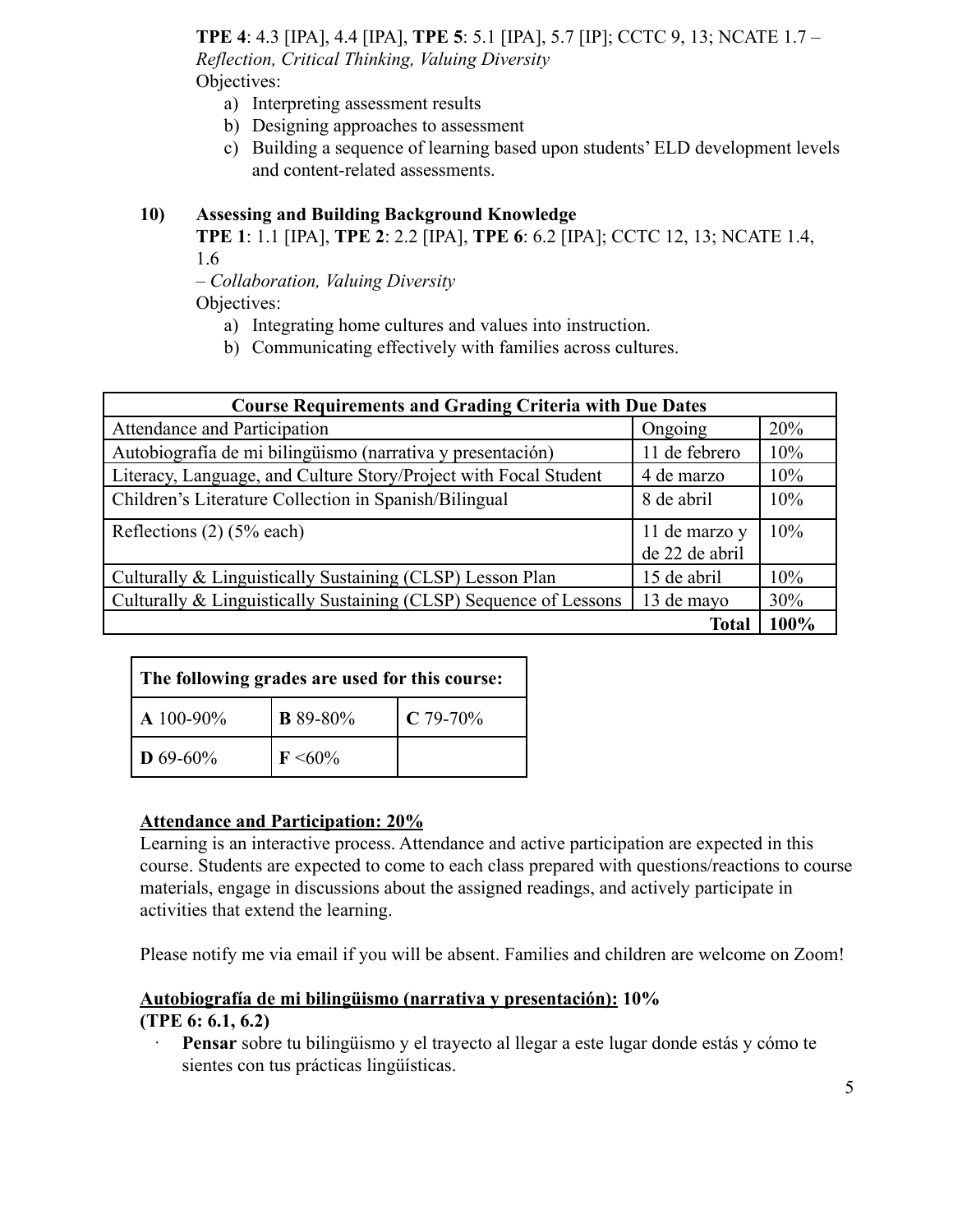- **Escribir** tres momentos críticos (aproximadamente 2 páginas) que explican tu historia y relación con tu lectoescritura bilingüe. Considerar las siguientes preguntas:
	- ¿Cuales han sido mis experiencias con idiomas y la lectoescritura en mi hogar, en escuelas y en mis comunidades?
	- ¿Cuales son mis relaciones personales con la lectura, la escritura, y el hablar en diferentes idiomas?
	- ¿Qué recuerdos tengo sobre momentos cuando estaba aprendiendo a leer, escribir, y hablar en diferentes idiomas?

· **Crear** una presentación de 5 minutos de tu historia personal con la lectoescritura bilingüe usando todo tu repertorio lingüístico. Esta presentación será compartida en nuestra clase. La presentación puede ser:

- un poema que escribes y recitas
- una canción que escribes y cantas
- explicando una pintura que pintaste o un collage que creaste
- actuando unos momentos de tu vida
- usando images/fotos (usando Prezi, PowerPoint, Google Slides)
- demostrar una película que creaste (usando iMovie, por ejemplo)

### **Literacy, Language, and Culture Story/Project with Focal Student: 10% (TPE 1.1, 1.3, 2.2, 3.2, 4.1, 6.1, 6.2, 6.5)**

Choose a bilingual (regardless of official designation) focal student to thoughtfully observe and interact with. You will work alongside this student in constructing a Slides/PPT/Prezi presentation (or ??). Your presentation should include:

- · The student's profile (including literacy/language and cultural background, family history)
- · The school context (demographics, including socioeconomic characteristics, overall performance)
- · Your reflections and learnings from this experience (implications for practice that connect to course goals).
- · Images that help convey the story
- · Please don't use the students' last names. Use first names only, or use pseudonyms.

# **Children's Literature Collection in Spanish/Bilingual: 10%**

# **(TPE 1.1, 1.3, 4.4, 1.5, 1.6, 1.7, 2.2, 4.7)**

You will choose a topic and then identify and describe a "short shelf" list of 5 books. You should also provide reasons for your selections. Prepare a digital poster of your discoveries.

Further guidelines and samples will be available during class.

#### **Reflections (2): 15%**

Students will submit two (2) reflections during the semester. Reflection prompts will be provided during class. Reflections should be between 500-800 words and be written in Spanish, or translingually.

# **Culturally & Linguistically Sustaining (CLSP) Lesson Plan: 10%**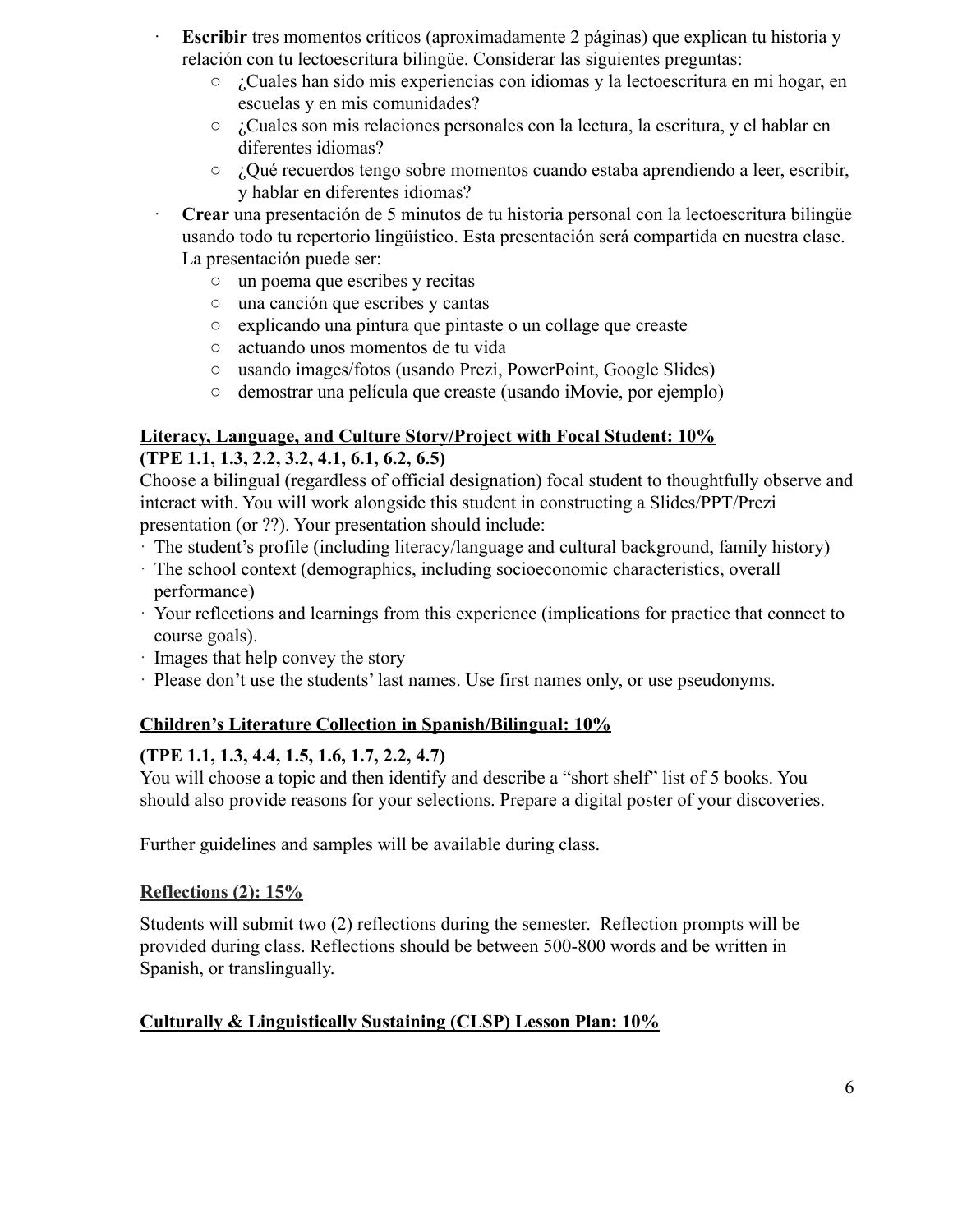# **(TPE 1.1, 1.3, 1.4, 1.5, 1.6, 1.7, 1.8, 2.2, 2.3, 2.5, 3.1, 3.2, 3.4, 3.5, 4.1, 4.3, 4.4, 4.6, 4.7, 4.8, 5.1, 5.4)**

Students will plan a lesson in Spanish around a central instructional focus or theme and at least one children's text. The lesson will clearly demonstrate alignment between CCSS and language objectives, as well as the learning tasks, and assessments that are related to an identifiable theme or topic. The central focus should take into account knowledge of your students' language development, backgrounds, interests, and learning levels that might further influence students' thinking and learning. The lesson must be primarily in Spanish, and be grounded in a culturally and linguistically sustaining pedagogical approach.

#### **See further guidelines and rubric at the end of this syllabus.**

#### **Culturally & Linguistically Sustaining (CLSP) Sequence of Lessons: 30%**

**(TPE 1.1, 1.3, 1.4, 1.5, 1.6, 1.7, 1.8, 2.2, 2.3, 2.5, 3.1, 3.2, 3.4, 3.5, 4.1, 4.3, 4.4, 4.6, 4.7, 4.8, 5.1, 5.4)**

Students will plan three (3) sequential lessons in Spanish, called a sequence of lessons, around a central instructional focus or theme based on children's literature. The lessons will clearly demonstrate alignment between CCSS and language objectives, as well as the learning tasks, and assessments that are related to an identifiable theme or topic. The central focus should take into account knowledge of your students' language development, backgrounds, interests, and learning levels that might further influence students' thinking and learning. The learning segment must be primarily in Spanish, and be grounded in a culturally and linguistically sustaining pedagogical approach.

#### **See further guidelines and rubric at the end of this syllabus.**

#### **Course Policies**

**Recording Policy:** Audio and video recordings of class lectures are prohibited unless I give you explicit permission to do it. Students with an official letter from the Services for Students with Disabilities office may record the class if SSD has approved that service.

**Incomplete:** A grade of incomplete is not automatically granted and is only given at the discretion of the faculty member. If you are not able to submit the final project on time, you need to e-mail the professor to inquire about the possibility for an incomplete. If the professor grants your request, you will be required to write and sign a contract stipulating the exact date when you will submit your paper. If you don't secure the professor's approval before the deadline, your grade will be based on the requirements you completed for the class.

**Copyright:** You will be provided with digital and/or printed materials to support your learning in this course. As all of these materials are proprietary in nature, and most are protected by copyright, you may not reproduce or retain any of the materials for purposes other than class work.

All work submitted is expected to be of high quality consistent with master-level student standards.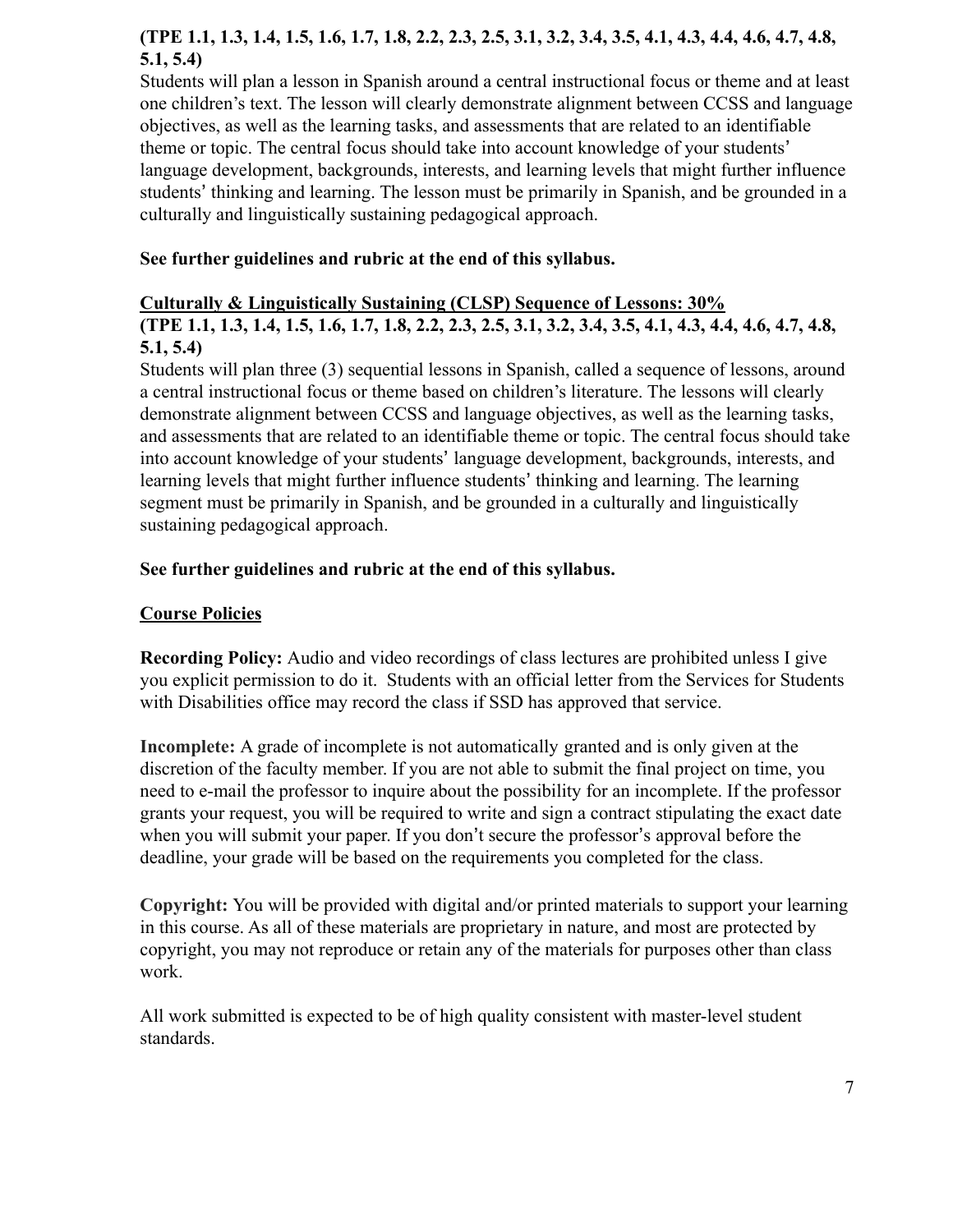**Late work and make-up work policy:** All assignments are due on the dates listed on the syllabus. All assignments must be posted by 11:59pm on the due date. Not emailed. Assignments will be deducted one (1) point for each day they are late. Some exceptions may apply. Assignments may not be accepted if they are more than 5 days late. Some exceptions may apply.

**Adding and dropping Classes:** Students are responsible for understanding the policies and procedures about the adding/dropping of classes, academic renewals, etc. Students can find more information on adding and dropping at http://www.fresnostate.edu/studentaffairs/classschedule/registration/add-drop.html.

**Plagiarism Detection:** The campus subscribes to Turnitin and the SafeAssign plagiarism prevention service through Blackboard, and if there is any suspicion of plagiarism, you will need to submit written assignments to Turnitin/SafeAssign. Student work will be used for plagiarism detection and for no other purpose. The student may indicate in writing to the instructor that he/she refuses to participate in the plagiarism detection process, in which case the instructor can use other electronic means to verify the originality of their work. Turnitin/SafeAssign Originality Reports WILL be available for your viewing.

#### **University Policies**

**COURSE CONCERNS:** Students can contact the Department Chair or the Dean, if there are any questions or concerns that are unresolvable between the student and the instructor:

Department Contact Information:

Department: Literacy, Early Childhood, Bilingual, & Special Education Dept. Chair: Dr. Imelda Basurto Dept. Telephone: 559/278-0250 Dean: Dr. Randy Yerrick Dean Telephone: 559/278-0205

**INTELLECTUAL PROPERTY PROVISION:** As part of your participation in virtual/online instruction, please remember that the same student conduct rules that are used for in-person classrooms instruction also apply for virtual/online classrooms. Students are prohibited from any unauthorized recording, dissemination, or publication of any academic presentation, including any online classroom instruction, for any commercial purpose. In addition, students may not record or use virtual/online instruction in any manner that would violate copyright law. Students are to use all online/virtual instruction exclusively for the educational purpose of the online class in which the instruction is being provided. Students may not re-record any online recordings or post any online recordings on any other format (e.g., electronic, video, social media, audio recording, web page, internet, hard paper copy, etc.) for any purpose without the explicit written permission of the faculty member providing the instruction. Exceptions for disability-related accommodations will be addressed by Services for Students with Disabilities (SSD) working in conjunction with the student and faculty member.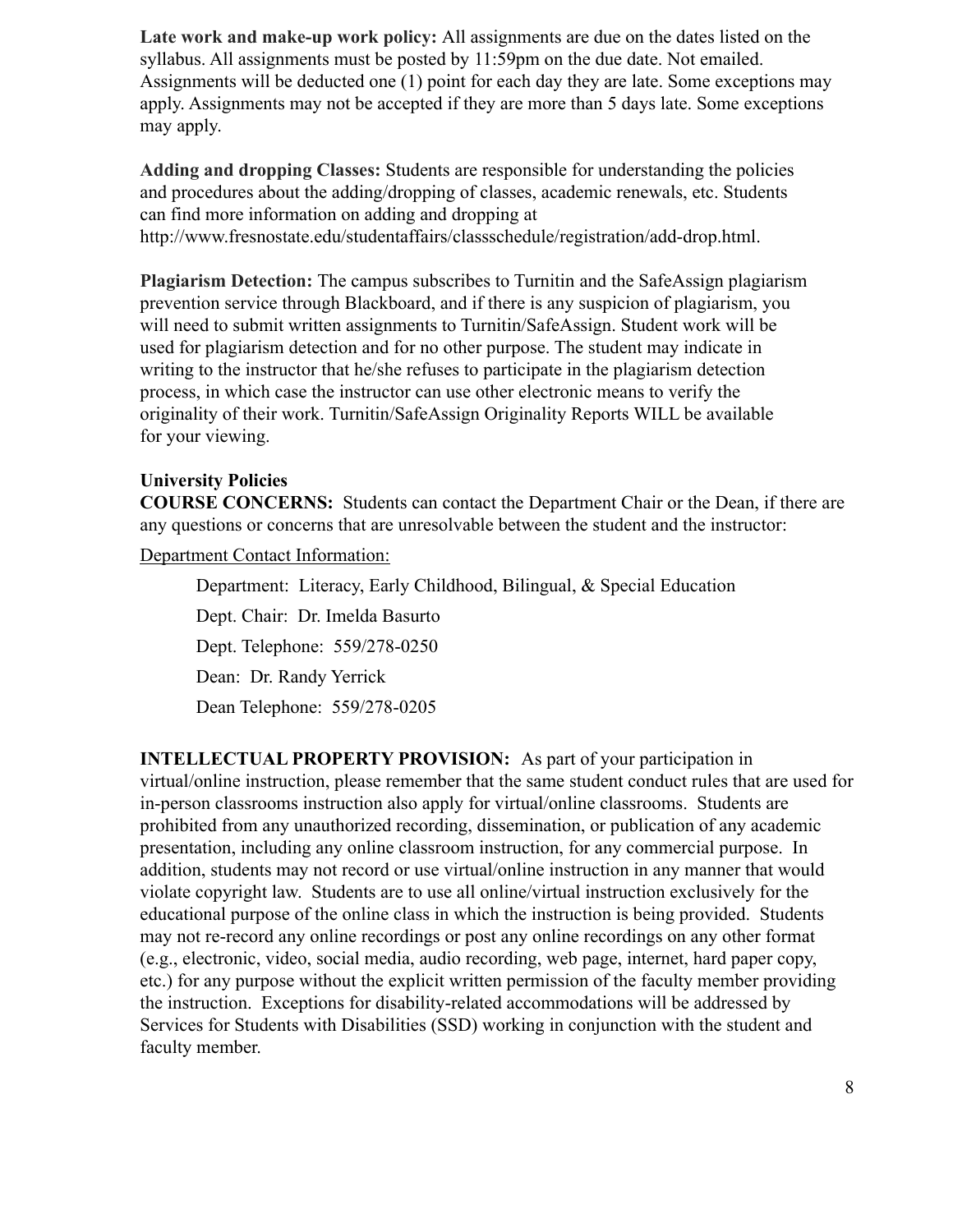#### Students with Disabilities

Upon identifying themselves to the instructor and the university, students with disabilities will receive reasonable accommodation for learning and evaluation. For more information, contact Services for Students with Disabilities in the Henry Madden Library, Room 1202 (278-2811).

#### Honor Code

"Members of the CSU Fresno academic community adhere to principles of academic integrity and mutual respect while engaged in university work and related activities." You should:

- 1. understand or seek clarification about expectations for academic integrity in this course (including no cheating, plagiarism and inappropriate collaboration)
- 2. neither give nor receive unauthorized aid on examinations or other course work that is used by the instructor as the basis of grading.
- 3. take responsibility to monitor academic dishonesty in any form and to report it to the instructor or other appropriate official for action.

#### *Cheating and Plagiarism*

"Cheating is the actual or attempted practice of fraudulent or deceptive acts for the purpose of improving one's grade or obtaining course credit; such acts also include assisting another student to do so. Typically, such acts occur in relation to examinations. However, it is the intent of this definition that the term 'cheating' not be limited to examination situations only, but that it include any and all actions by a student that are intended to gain an unearned academic advantage by fraudulent or deceptive means. Plagiarism is a specific form of cheating which consists of the misuse of the published and/or unpublished works of others by misrepresenting the material (i.e., their intellectual property) so used as one's own work." Penalties for cheating and plagiarism range from a 0 or F on a particular assignment, through an F for the course, to expulsion from the university. For more information on the University's policy regarding cheating and plagiarism, refer to the Class Schedule (Legal Notices on Cheating and Plagiarism) or the University Catalog (Policies and Regulations).

#### *Copyright Policy*

Copyright laws and fair use policies protect the rights of those who have produced the material. The copy in this course has been provided for private study, scholarship, or research. Other uses may require permission from the copyright holder. The user of this work is responsible for adhering to copyright law of the U.S. (Title 17, U.S. Code). To help you familiarize yourself with copyright and fair use policies, the University encourages you to visit its [Copyright](http://csufresno.edu/library/information/copyright/) Web Page (http://csufresno.edu/library/information/copyright/).

Technology Innovations for Learning & Teaching (TILT) course web sites contain material protected by copyrights held by the instructor, other individuals or institutions. Such material is used for educational purposes in accord with copyright law and/or with permission given by the owners of the original material. You may download one copy of the materials on any single computer for non-commercial, personal, or educational purposes only, provided that you (1) do not modify it, (2) use it only for the duration of this course, and (3) include both this notice and any copyright notice originally included with the material. Beyond this use, no material from the course web site may be copied, reproduced, re-published, uploaded, posted, transmitted, or distributed in any way without the permission of the original copyright holder. The instructor assumes no responsibility for individuals who improperly use copyrighted material placed on the web site.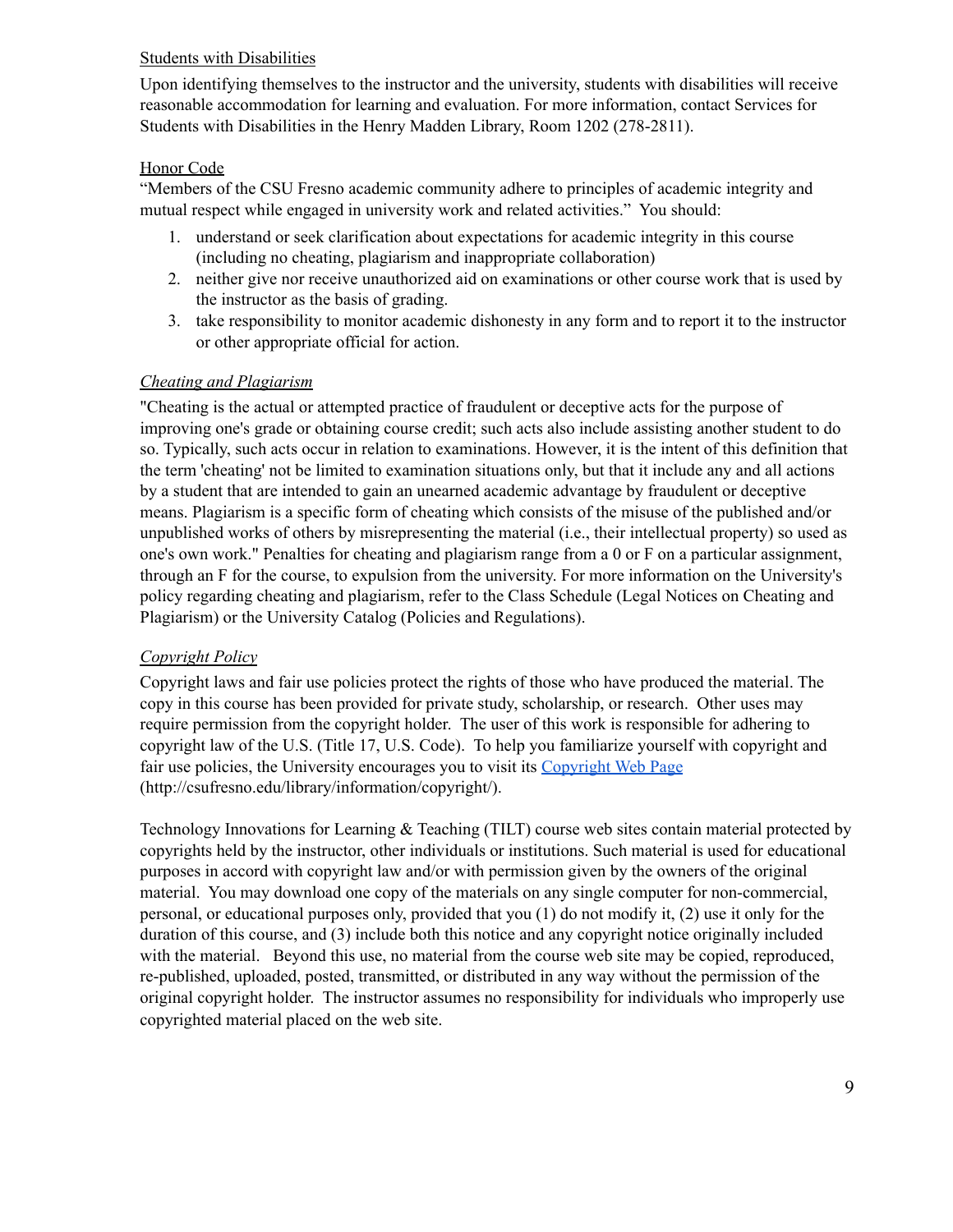# **Course Calendar\***

\*The syllabus is subject to change due to the needs of the class. All students should check their email on a regular basis and are responsible for information distributed on and off line.

| <b>Date</b>             | <b>Topics</b>                                                                                                                                                                                   | <b>Texts/Assignments Due</b>                                                                                                                                                                                                                        |
|-------------------------|-------------------------------------------------------------------------------------------------------------------------------------------------------------------------------------------------|-----------------------------------------------------------------------------------------------------------------------------------------------------------------------------------------------------------------------------------------------------|
|                         |                                                                                                                                                                                                 | <b>Introduction: Identity/language/cultures</b>                                                                                                                                                                                                     |
| Week 1<br><b>Jan 21</b> | Introduction<br>• Who are we? (teacher<br>identity/language /culture/as<br>pedagogues)<br>• How do our identities impact<br>what/how we teach?                                                  | García, What's in a Name?<br>García, O. (2009). Bilingual education: myths $\&$<br>realities<br>G. Anzaldúa, Ch 5 of Borderlands, "How to<br>Tame a Wild Tongue"                                                                                    |
|                         |                                                                                                                                                                                                 | <b>Bilingualism and Bilingual Education</b>                                                                                                                                                                                                         |
| Week 2<br><b>Jan 28</b> | <b>Bilingual Education Program</b><br>Overview:<br>• Who are our emergent bilingual<br>learners?<br>• Who is the community we serve?<br>• What is the goal in a bilingual<br>program? Our goal? | Genesee, F. (2006). Bilingual acquisition<br>Howard et al., Guiding Principles for Dual<br>Language Education (Ch. 1) "Program<br>Structure"                                                                                                        |
| Week 3<br>Feb 4         | <b>Bilingualism: Theoretical Constructs</b><br>and Empirical Evidence & Practices                                                                                                               | Valdés, Menken, & Castro. (2015). Fundamental<br>language issues.<br>García & Kleifgen, 2018 (Ch 4), "Bilingualism:<br>Theoretical Constructs and Empirical Evidence"<br>García & Kleifgen, 2018, (Ch 5), "Language and<br>Bilingualism: Practices" |
| Week 4<br><b>Feb 11</b> | The Bilingual Curriculum<br>Focal Approach:<br>Los Elementos que se destacan en<br>un aula bilingüe de alta calidad                                                                             | · Howard et al., Guiding Principles for Dual<br>Language Education (Ch. 2) "Curriculum"<br>Howard et al., Guiding Principles for Dual<br>Language Education (Ch. 3), "Instruction"<br>$\cdot$ Lara, 2017, p. 11-45                                  |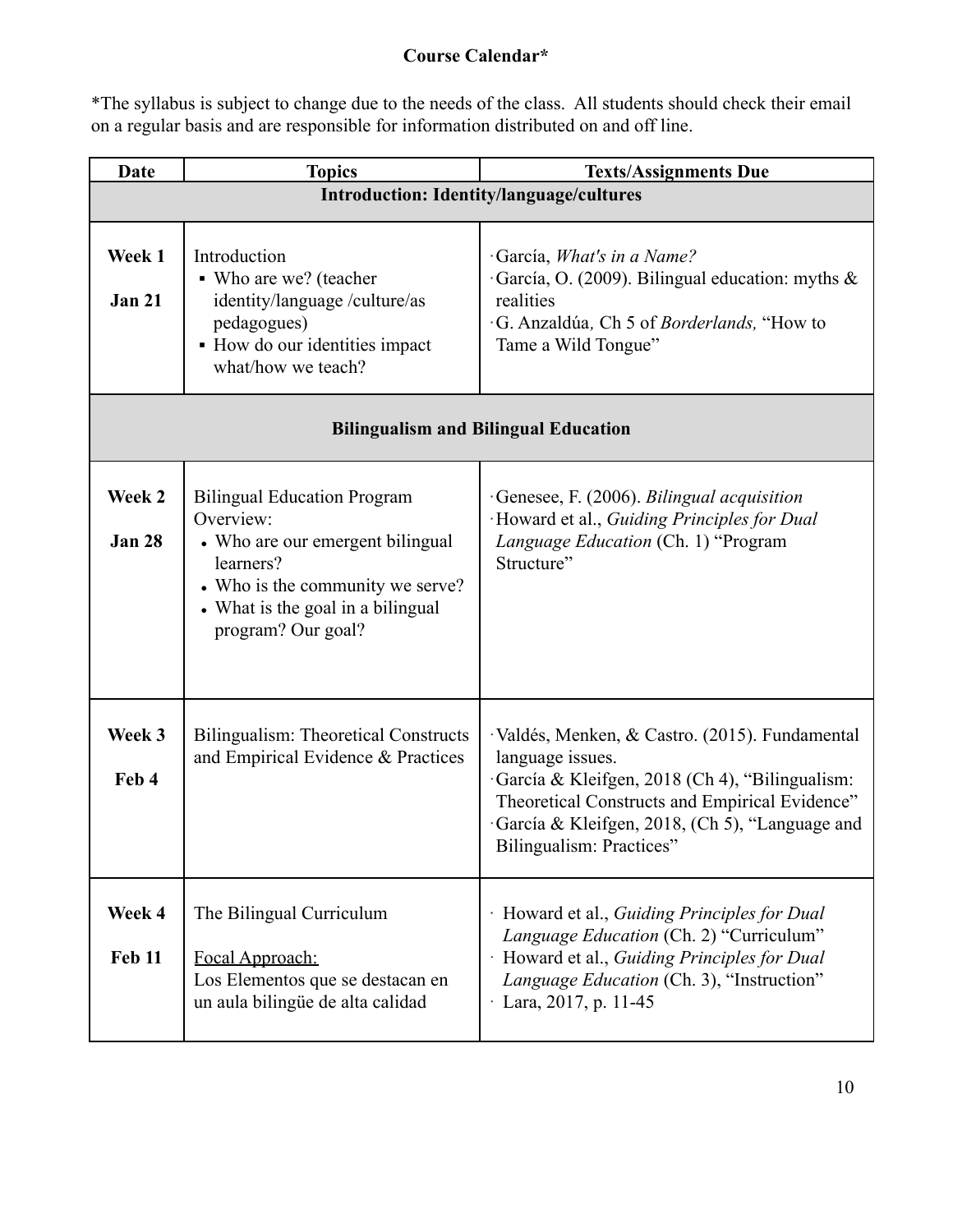|                         |                                                                                                                                                                | DUE: Autobiografía de mi bilingüismo<br>(narrativa y presentación)                                                                                                                                                                            |
|-------------------------|----------------------------------------------------------------------------------------------------------------------------------------------------------------|-----------------------------------------------------------------------------------------------------------------------------------------------------------------------------------------------------------------------------------------------|
|                         |                                                                                                                                                                |                                                                                                                                                                                                                                               |
| Week 5<br><b>Feb 18</b> | Translanguaging in the Classroom<br>Focal Approach:<br>Paso 1: Usar opciones en lugar de<br>"no sé"                                                            | García, Ibarra Johnson, & Seltzer. (2017). The<br>Translanguaging Classroom, Ch 1 & 2<br>$\cdot$ Lara, 2017, Paso 1, p. 46-52<br>· Lara, 2017, Paso 2, p. 53-59                                                                               |
|                         | Paso 2: Hablar en oraciones<br>completas                                                                                                                       |                                                                                                                                                                                                                                               |
|                         |                                                                                                                                                                | <b>Culturally and Linguistically Sustaining Pedagogies</b>                                                                                                                                                                                    |
| Week 6<br><b>Feb 25</b> | Biliteracy in the translanguaging<br>classroom and Centering Bilingual<br><b>Latinx Students</b><br>Focal Approach:<br>Paso 3: Participar de forma aleatoria   | García, Ibarra Johnson, & Seltzer, 2017, (Ch.<br>10), "Biliteracy in the Translanguaging<br>Classroom"<br>Podcast: Heinemann Podcast - Centering<br>$\cdot$<br><b>Bilingual Latinx Students</b>                                               |
|                         | y rotativa                                                                                                                                                     | Lara, 2017, Paso 3, p. 60-67                                                                                                                                                                                                                  |
| Week 7<br>March 4       | <b>Culturally Sustaining Pedagogies</b><br>Focal Approach:<br>Paso 4: Usar señalizaciones                                                                      | Paris & Alim (2017) CSP, Ch 1<br>Paris & & Alim (2017) CSP Ch 2-3<br>Lara, 2017, Paso 4, p. 68-75                                                                                                                                             |
|                         |                                                                                                                                                                | <b>DUE: Literacy, Language, and Culture</b><br><b>Story/Project with Focal Student</b>                                                                                                                                                        |
| Week 8<br>March 11      | <b>Enacting Culturally Sustaining</b><br>Pedagogies<br>Focal Approach:<br>Paso 5 y 6: Usar vocabulario y<br>materiales visuales y Participar en<br>discusiones | España & Herrera (2020), En Comunidad, Ch. 1<br>(Free download here)<br>Podcast: Cult of Pedagogy Podcast, Episode<br>105: Voice of Witness: Bring the Power of Oral<br><b>History to Your Classroom</b><br>Lara, 2017, Paso 5 y 6, p. 76-106 |
|                         |                                                                                                                                                                | DUE: Reflexión #1                                                                                                                                                                                                                             |
| Week 9<br>March 18      | <b>Enacting Culturally Sustaining</b><br>Pedagogies<br>Introduction to Project-Based<br>Learning and Universal Design for                                      | Paris & & Alim (2017) CSP Ch 2-3<br><b>UDL</b> Guidelines<br>· UDL and the Brain<br>Podcast: Cult of Pedagogy Podcast, Episode<br>108: To Learn, Students Need to DO Something                                                                |
|                         | Learning                                                                                                                                                       | Lara, 2017, Paso 7, p. 107-133                                                                                                                                                                                                                |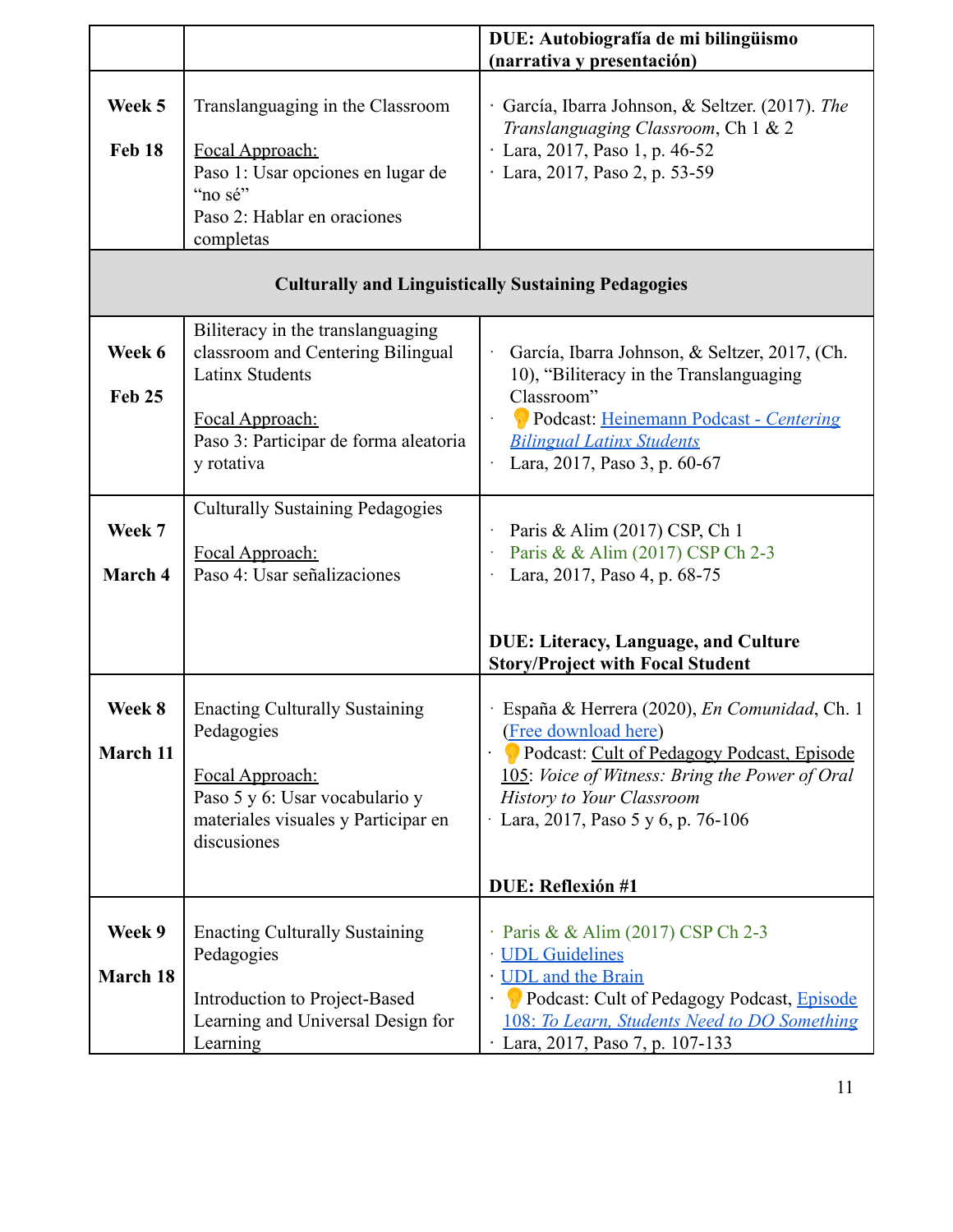|                     | Focal Approach:<br>Paso 7: Participar en actividades<br>estructuradas de lectura y escritura |                                                                                                                                                                                                                                                                                                                         |
|---------------------|----------------------------------------------------------------------------------------------|-------------------------------------------------------------------------------------------------------------------------------------------------------------------------------------------------------------------------------------------------------------------------------------------------------------------------|
| Week<br>10          | <b>Enacting Culturally Sustaining</b><br>Pedagogies                                          | . Paris & Alim (2017) CSP, Ch. 5-6<br>. España & Herrera (2020). Topics, Texts, and<br>Translanguaging                                                                                                                                                                                                                  |
| March 25            | Reading in Community: Enseñar<br>contenido en español usando<br>literatura infantil          | Repasar lecciones ejemplares<br><b>Lesson planning workshop</b>                                                                                                                                                                                                                                                         |
| Week 11<br>April 1  | March 29-April 2<br><b>Spring Recess</b>                                                     | <b>No Class</b>                                                                                                                                                                                                                                                                                                         |
| Week 12<br>April 8  | Reading in Community: Enseñar<br>contenido en español usando<br>literatura infantil          | <b>Explorar:</b> Build Your Stack: Translanguaging in<br><b>Latinx Children's and YA Books</b><br><b>Lesson planning workshop</b><br><b>DUE: Children's Literature Collection in</b>                                                                                                                                    |
| Week 13<br>April 15 | Language Education $&$<br>Raciolinguistics                                                   | Spanish/Bilingual<br>$\cdot$ Rosa & Flores, (2017), Ch. 10 (TEXT)<br>· Podcast: NJDOE Bilingual/ESL Podcast<br><b>Episode 15: Interview with Nelson Flores</b><br>Video: 3 Ways to Speak English, Jamila Lyiscott<br>- Podcast: Code Switch Podcast: Word up<br>or read transcripts<br>DUE: CLSP Lesson Plan en español |
| Week 14<br>April 22 | Language and Assessments, I                                                                  | García & Kleifgen, 2018, Ch 9, Assessments<br>Howard et al., Guiding Principles for Dual<br>Language Education (Ch. 4), "Assessment and<br>Accountability"                                                                                                                                                              |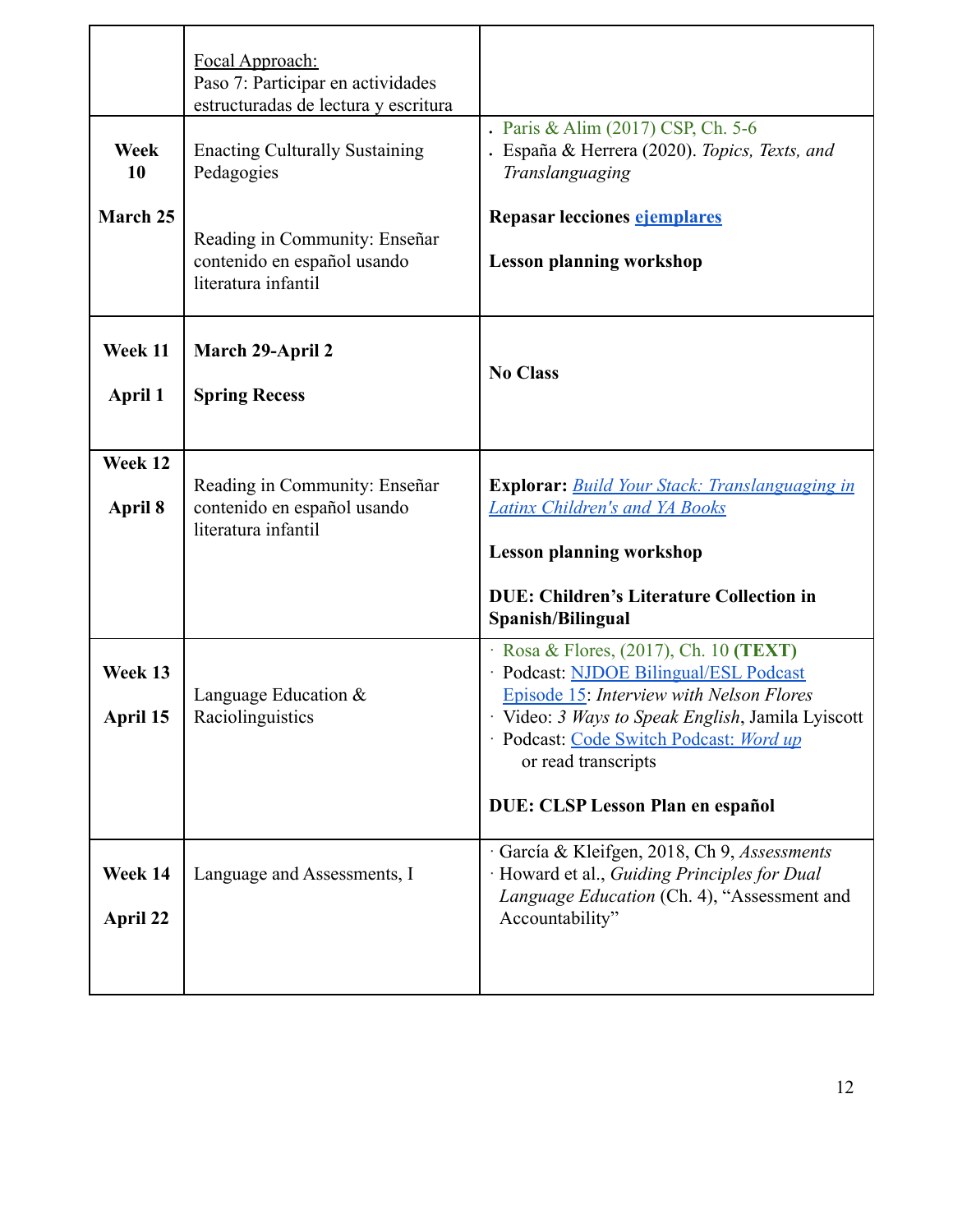| Week 15       | $\cdot$ Ascenzi-Moreno. (2018). Translanguaging and<br>Language and Assessments, II<br><b>Responsive Assessment Adaptations: Emergent</b> |                                                      |  |  |
|---------------|-------------------------------------------------------------------------------------------------------------------------------------------|------------------------------------------------------|--|--|
| April 29      |                                                                                                                                           | Bilingual Readers through the Lens of<br>Possibility |  |  |
|               | <b>Asynchronous</b>                                                                                                                       | <b>SELF-PACED PEAR DECK A</b>                        |  |  |
|               |                                                                                                                                           | DUE: Reflexión #2                                    |  |  |
|               | <b>Consultation Days</b>                                                                                                                  |                                                      |  |  |
| May 6         | <b>No Class</b>                                                                                                                           |                                                      |  |  |
|               |                                                                                                                                           |                                                      |  |  |
|               | Course synthesis                                                                                                                          |                                                      |  |  |
| <b>Finals</b> |                                                                                                                                           |                                                      |  |  |
| Week          | <b>Presentation on Sequence of Lessons</b>                                                                                                |                                                      |  |  |
|               | $\checkmark$ Presentations will focus on: Topic, Texts, TRLG, CSP, UDL                                                                    |                                                      |  |  |
| May $13$      |                                                                                                                                           |                                                      |  |  |
|               |                                                                                                                                           | <b>DUE: Final Sequence of Lessons</b>                |  |  |
|               |                                                                                                                                           | Submit through CANVAS on May 13th by 11:59pm         |  |  |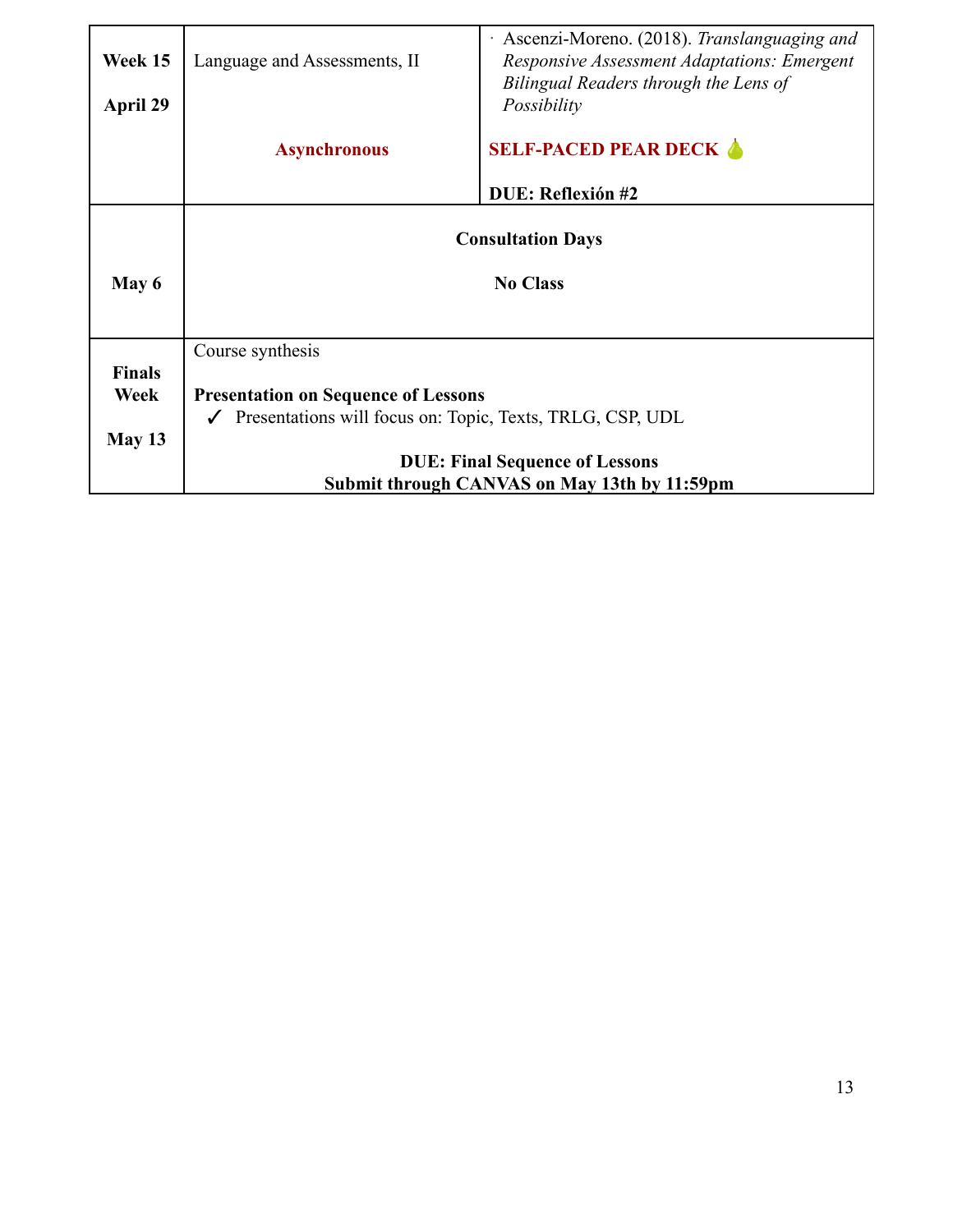# **CLSP Sequence of Lessons Guidelines**

For this assignment, you will be developing a sequence of three (3) lesson plans (mini-unit) around a central instructional focus. The standards, learning and language objectives, learning tasks, and assessments should be related to an identifiable theme, essential question, or topic aligned to the Culturally Sustaining Pedagogical framework. The central focus should take into account (hypothetical) knowledge of your students' development, linguistic strengths, backgrounds, interests, and learning levels that might further influence students' thinking and learning.

The lessons must be centered around rich, culturally, and linguistically sustaining children's literature in Spanish (available from your school's, the Henry Madden Library, Arne Nixon Center, or your local public library). Identify a central focus along with the content (subject matter, i.e. math, science, art, social studies) and language objectives (key language forms/functions) you will address. The central focus should support students' literacy development within content-based instruction. You may also plan a standalone literacy/ELA lesson. Your lessons should reflect thoughtful consideration and use of students' entire language resources (repertoire), through the use of translanguaging. And also provide multiple means of representation and action/expression, AKA Universal Design for Learning (UDL) principles.

You're also encouraged to design a project based learning project for your students that can be mapped out across three lessons, and includes all of the elements listed above.

# *Think about the following questions as you develop your lesson plans:*

- What do your students know, what can they do, and what are they learning to do, hypothetically?
- What do you want your students to learn? What are the important language development goals and core content-area concepts you want students to develop within the sequence of lessons?
- What instructional approaches (PBL, UDL), learning experiences, activities, translanguaging spaces, and assessments will you design to support meaningful student learning?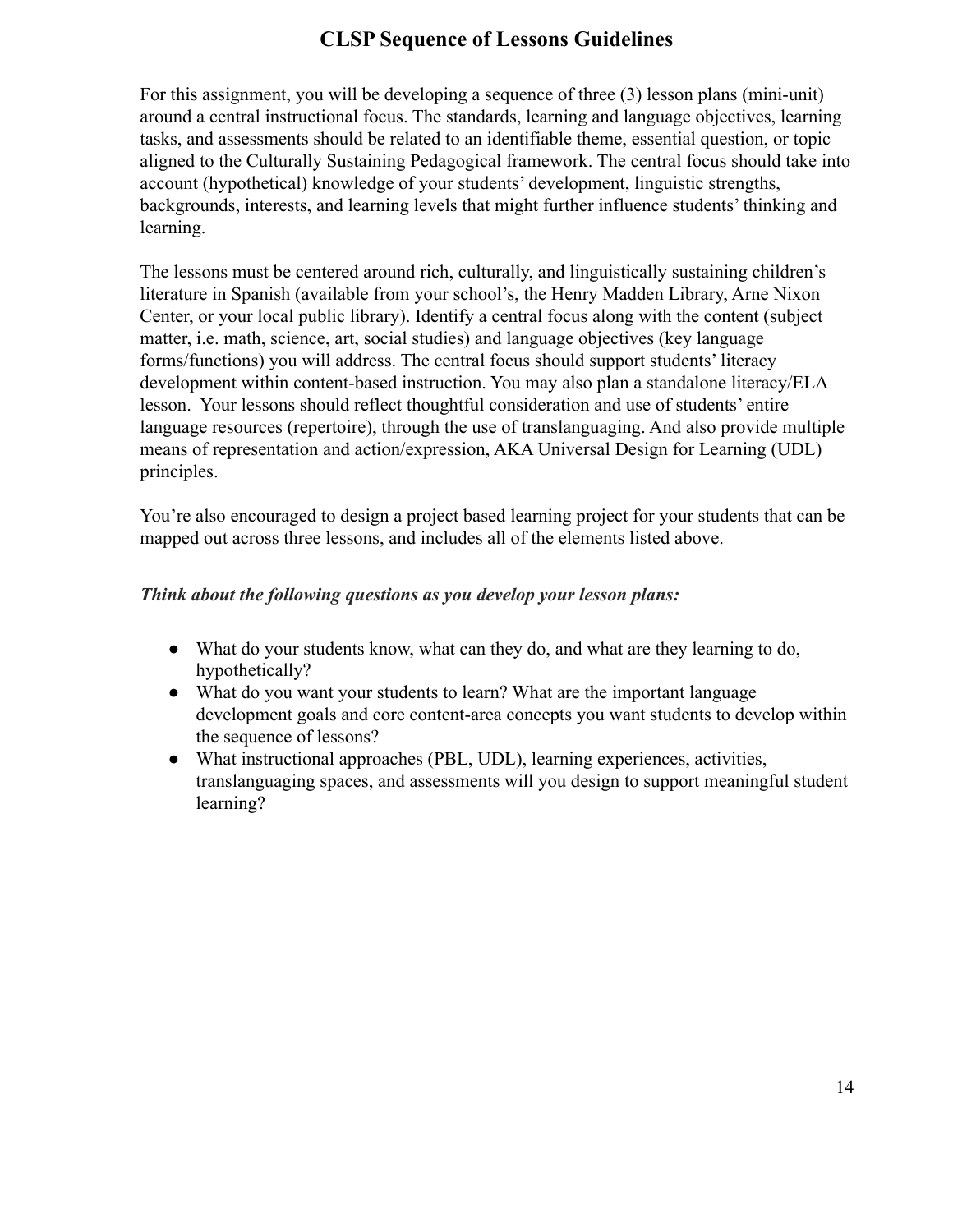| Item                                    | Not Acceptable<br>$<$ 3 points                                                                                                                                                                              | Developing<br>4 points                                                                                                                                                                                                  | Proficient<br>5 points                                                                                                                                                                                         | Exemplary<br>6 points                                                                                                                                                                                                              | Total: |
|-----------------------------------------|-------------------------------------------------------------------------------------------------------------------------------------------------------------------------------------------------------------|-------------------------------------------------------------------------------------------------------------------------------------------------------------------------------------------------------------------------|----------------------------------------------------------------------------------------------------------------------------------------------------------------------------------------------------------------|------------------------------------------------------------------------------------------------------------------------------------------------------------------------------------------------------------------------------------|--------|
| Lessons<br>CSP Aligned Topic/Theme<br>& | Topic/theme is<br>not clear or<br>grade<br>appropriate; the<br>lessons are not<br>aligned to CSP.                                                                                                           | Topic/theme is<br>somewhat clear<br>and grade<br>appropriate; the<br>lessons are<br>somewhat aligned<br>to CSP.                                                                                                         | Topic/theme is clear and<br>grade appropriate; the<br>lessons are aligned to<br>CSP.                                                                                                                           | Topic/theme is clear,<br>grade appropriate, and<br>creates opportunity for<br>introducing more<br>advanced concepts; the<br>lessons are clear and<br>pertinent to the<br>particular community of<br>students, and thus to<br>CLSP. |        |
| Content/Language<br>Objectives          | Content<br>objectives are<br>not linked to<br>CCSS:<br>objectives are<br>not written in<br>measurable<br>terms;<br>Language<br>objectives do<br>not address the<br>language<br>demands of the<br>mini-unit. | Content<br>objectives are<br>somewhat linked<br>to CCSS;<br>objectives are<br>somewhat written<br>in measurable<br>terms; Language<br>objectives<br>somewhat<br>address the<br>language<br>demands of the<br>mini-unit. | Content objectives are<br>adequately linked to<br>CCSS; objectives are<br>adequately written in<br>measurable terms.<br>Language objectives<br>adequately address the<br>language demands of<br>the mini-unit. | Content objectives are<br>strongly linked to<br>CCSS; all objectives<br>are strongly written in<br>measurable terms.<br>Language objectives<br>strongly address the<br>language demands of<br>the mini-unit.                       |        |

# **CLSP Sequence of Lessons Rubric\***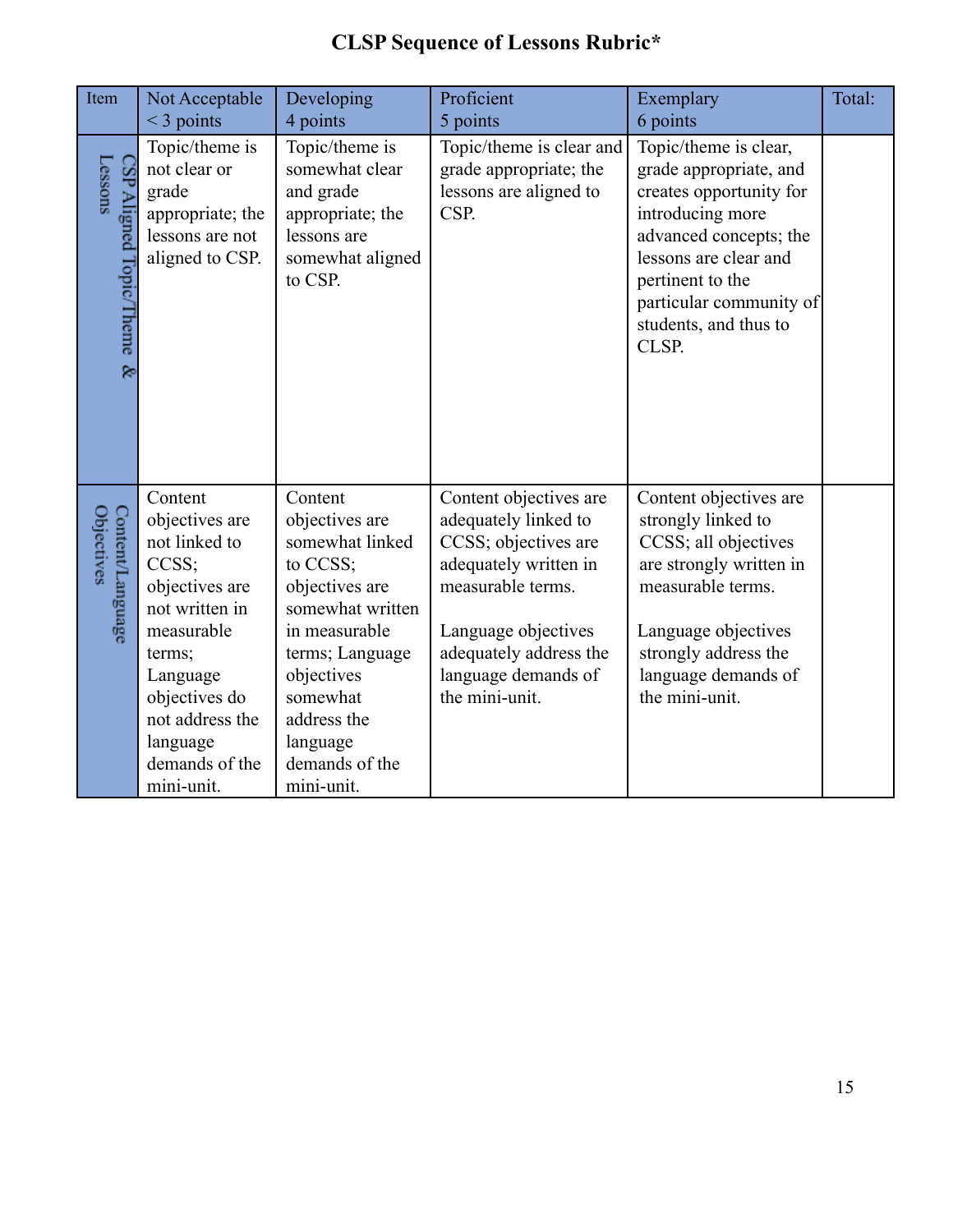| Instructional strategies | Learning tasks<br>are not<br>connected to<br>unit objectives<br>and standards;<br>lessons do not<br>include a<br>variety of<br>teaching<br>strategies; plans<br>do not make<br>use of<br>supplemental<br>materials or<br>technology. | Learning tasks<br>are somewhat<br>connected to unit<br>objectives and<br>standards; lessons<br>somewhat<br>identify teaching<br>strategies; plans<br>somewhat utilize<br>activities and<br>supplemental<br>materials,<br>including<br>technology, to<br>present new<br>information. | Learning tasks are<br>adequately connected<br>to unit objectives and<br>standards; lessons<br>identify more than one<br>teaching strategy,<br>showing adequate<br>understanding of how<br>to encourage students'<br>development of critical<br>thinking, problem<br>solving, and<br>performance skills;<br>adequately utilizes<br>activities and<br>supplemental materials,<br>including technology,<br>to present and enhance<br>new information,<br>reinforce knowledge,<br>and engage students. | Learning tasks are<br>strongly connected to<br>unit objectives and<br>CCCS standards;<br>lessons identify a range<br>of teaching strategies,<br>showing significant or<br>sophisticated<br>understanding of how<br>to encourage students'<br>development of critical<br>thinking, problem<br>solving, and<br>performance skills;<br>utilizes activities and<br>supplemental<br>materials, including<br>technology, to present<br>and enhance new<br>information, reinforce<br>knowledge, and engage<br>students. |  |
|--------------------------|--------------------------------------------------------------------------------------------------------------------------------------------------------------------------------------------------------------------------------------|-------------------------------------------------------------------------------------------------------------------------------------------------------------------------------------------------------------------------------------------------------------------------------------|----------------------------------------------------------------------------------------------------------------------------------------------------------------------------------------------------------------------------------------------------------------------------------------------------------------------------------------------------------------------------------------------------------------------------------------------------------------------------------------------------|------------------------------------------------------------------------------------------------------------------------------------------------------------------------------------------------------------------------------------------------------------------------------------------------------------------------------------------------------------------------------------------------------------------------------------------------------------------------------------------------------------------|--|
| s<br>Assessmen           | Assessments<br>are not tied to<br>unit objectives;<br>assessments do<br>not consider<br>diverse types of<br>learners.                                                                                                                | Assessments are<br>somewhat<br>associated with<br>unit objectives;<br>assessments<br>somewhat<br>consider diverse<br>types of learners.                                                                                                                                             | Assessments are<br>adequately tied to unit<br>objectives; assessments<br>consider diverse types<br>of learners.                                                                                                                                                                                                                                                                                                                                                                                    | Assessments are<br>strongly tied to unit<br>objectives; assessments<br>strongly consider<br>diverse types of<br>learners.                                                                                                                                                                                                                                                                                                                                                                                        |  |
| Translanguaging          | Lessons make<br>little or no<br>adjustments for<br>individual<br>student<br>differences-No<br>evidence of<br><b>UDL</b><br>principles; No<br>evidence of<br>TRLG spaces.                                                             | Lessons plans<br>make some<br>adjustments for<br>individual student<br>differences-some<br>evidence of UDL<br>principles; some<br>evidence of<br>TRLG spaces.                                                                                                                       | Lesson plans adapt to<br>diverse learners by<br>adequately<br>accommodating<br>individual student<br>differences, including<br>different developmental<br>levels, EBL,<br>SWD-adequate<br>evidence of UDL<br>principles; Good use of<br>TRLG approaches<br>throughout the lessons<br>and assessments.                                                                                                                                                                                              | Lessons adapt to<br>diverse learners by<br>greatly accommodating<br>most/all individual<br>student differences<br>(different dev. levels,<br>EBL, SWD)-UDL<br>principles are strongly<br>present; Sts' home<br>language(s) is/are used<br>as a resource-TRLG<br>is strongly<br>incorporated and<br>utilized throughout the<br>assignments, activities<br>and assessments.                                                                                                                                        |  |